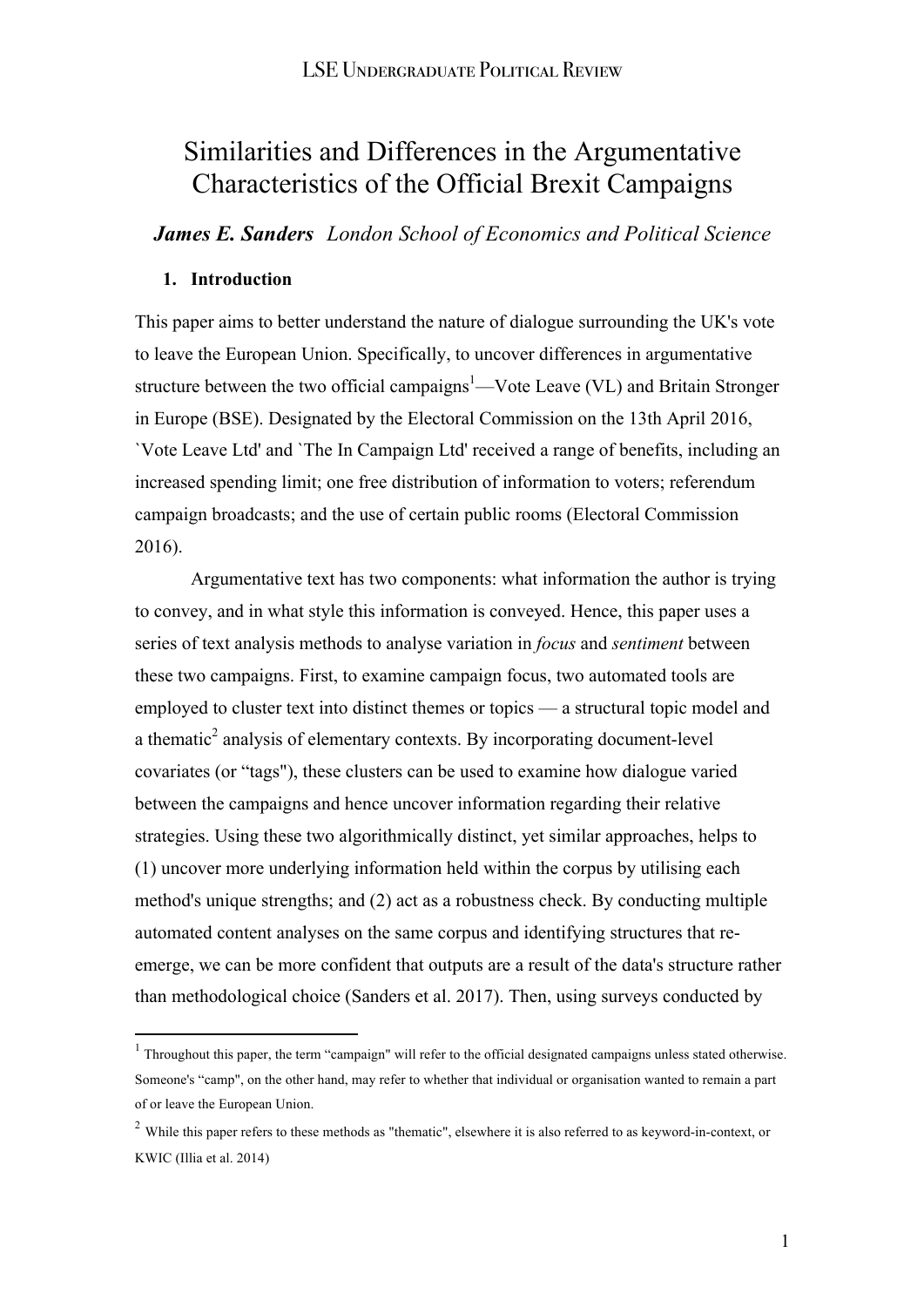YouGov, the congruency of public opinion and campaign focus is briefly examined.

Second, this paper builds upon work which explores social media sentiments in the build up to the referendum (Lansdall-Welfare et al. 2016, Cortina Borja et al. 2016, Howard & Kollanyi 2016, Hänska & Bauchowitz 2017). By utilising the sentimentr package, this paper studies how sentiment<sup>3</sup> (or "polarity") varies between the official campaigns. Beyond a purely academic exercise, the analysis of campaign sentiment became a major talking point during and after the referendum, with particularly notable colloquialisms including both "Project Fear" – first coined by Rob Shorthouse during the 2014 Scottish Independence Referendum to describe the "Better Together" campaign, the phrase was later assigned to BSE (Iain 2016) — and "remoaners" (Borrelli 2017). Fear and moaning typically embody negative sentiment, and I can test whether the campaigns' distributions of sentence-level polarity scores differ in their mean or variance given a number of assumptions.

A clear thematic divide exists between the camps. BSE employed a predominantly focussed approach by concentrating their resources on economics, jobs and small businesses. VL on the other hand undertook a scattershot approach by spreading their resources across a broader range of policy areas while maintaining a common unpinning on maximising British sovereignty. A correspondence analysis shows little reciprocity for the majority of issues — one exception being public services, which acted as a key battleground. These findings are reinforced across methodologies. By comparing these results with various survey responses, I conclude that the broader-based approach of VL mobilised a larger proportion of the electorate despite the economy being an influential issue.

An analysis of sentiment yielded two observations. First, the variability in sentence-level polarity scores was not significantly different between the two campaigns, suggesting both campaigns were equally consistent in expressing their chosen sentiment. Second, the mean sentence-level polarity score was significantly

 $\overline{a}$ 

<sup>&</sup>lt;sup>3</sup> In this context, sentiment analysis is the process by which a researcher aims to establish how positive or negative a segment of text is. For example, "this food is bad" may be interpreted as negative, "this food is great" as positive, and "this food is okay" as neutral. More context-specific dictionaries can be employed to interpret the polarity of sentences in scenarios where standard dictionaries may be inadequate – i.e. when aiming to understand financial market sentiment.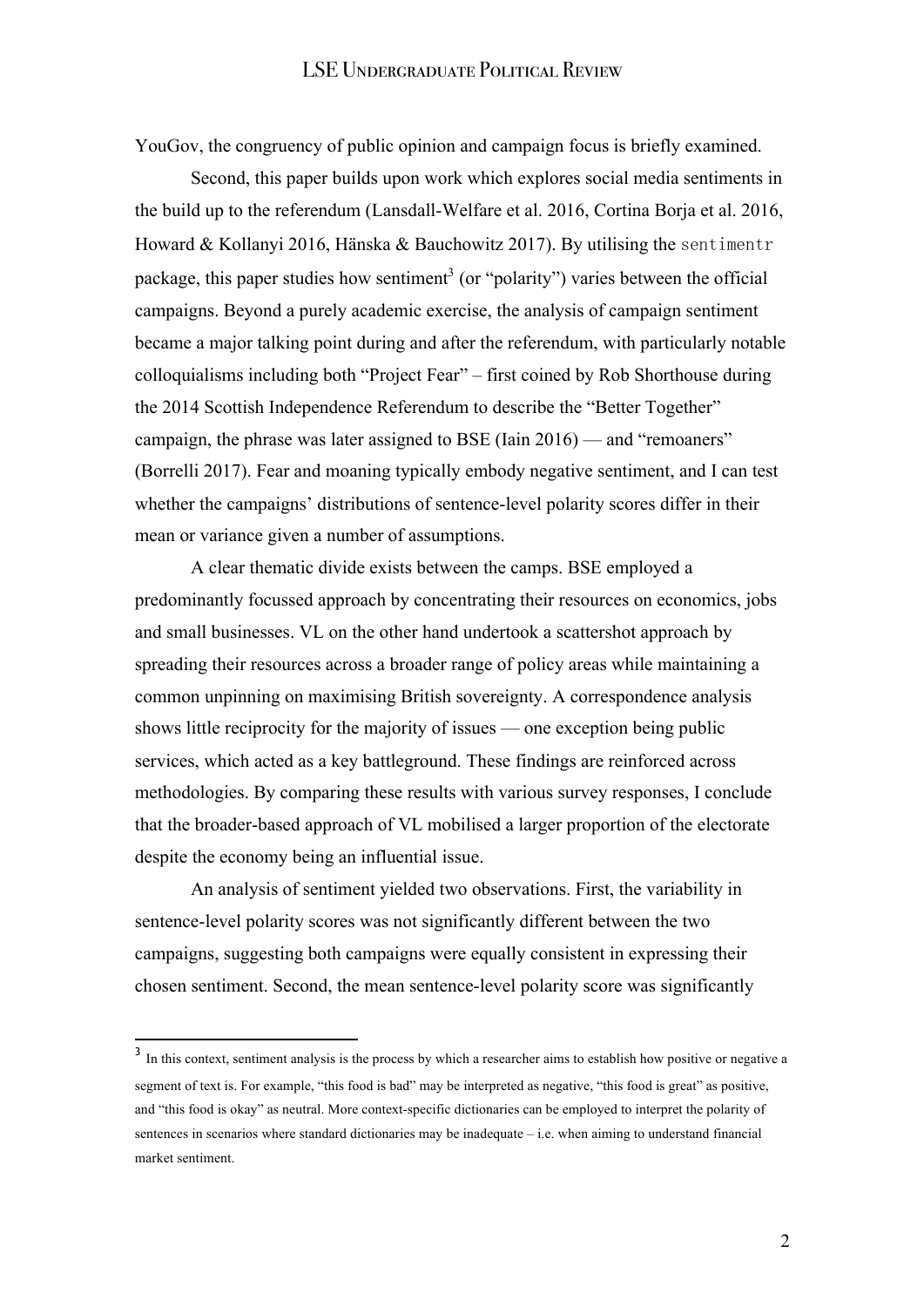higher for BSE than VL. This result continued to hold when varying a number of parametric assumptions, and implies that the remain campaign's website content was significantly more positive than its leave counterpart.

#### **2. Data**

The dataset contains all plain text from the official campaign websites (Vote Leave Ltd 2016, The In Campaign Ltd 2016). This includes all text directly hosted on the website, as well as all third-party newspaper articles, studies, speeches, and statements that are linked directly from the official websites and are written by a figure recognised as affiliated with the given campaign. It is reasonable to assume that this information accurately captures the discourse of the official campaigns during the EU referendum, or at least mirrors their key talking points. Each webpage, whether hosted on the website or elsewhere, constitutes a single document in our analysis and hence can vary considerably in length. Every document is assigned a list of covariates ("tags") which outline some basic document-level information about the text. The most crucial covariate for testing our hypotheses is the camp to which the document belongs ("leave" or "remain"). For completeness, the role of the author ("campaign staff", "MP", "Peer", etc), the date of publication<sup>4</sup>, and the style of the text ("newspaper" article", "study", "speech", etc) were also detailed at the document-level. Due to the corpus' heterogenous nature, these additional tags have little substantive use beyond control variables.

## **3. Structural Topic Model (STM)**

The STM was introduced by Roberts et al. (2013), and builds off traditional topic models such as the Latent Dirichlet Allocation (LDA) (Blei et al. 2003), and the Correlated Topic Model (CTM) (Lafferty & Blei 2006). The STM is a generative model: its algorithm defines a random data-generation process for each document, and then observed word frequencies are used to find the most likely values for the model's parameters. The STM generates a number of topics (as defined by the user) that are

<sup>&</sup>lt;sup>4</sup> For many of the archived sources, the date of publication was not publicly available and hence this covariate was designated as NA. Due to a high proportion of documents being labelled this way, a time series analysis would likely have been fruitless.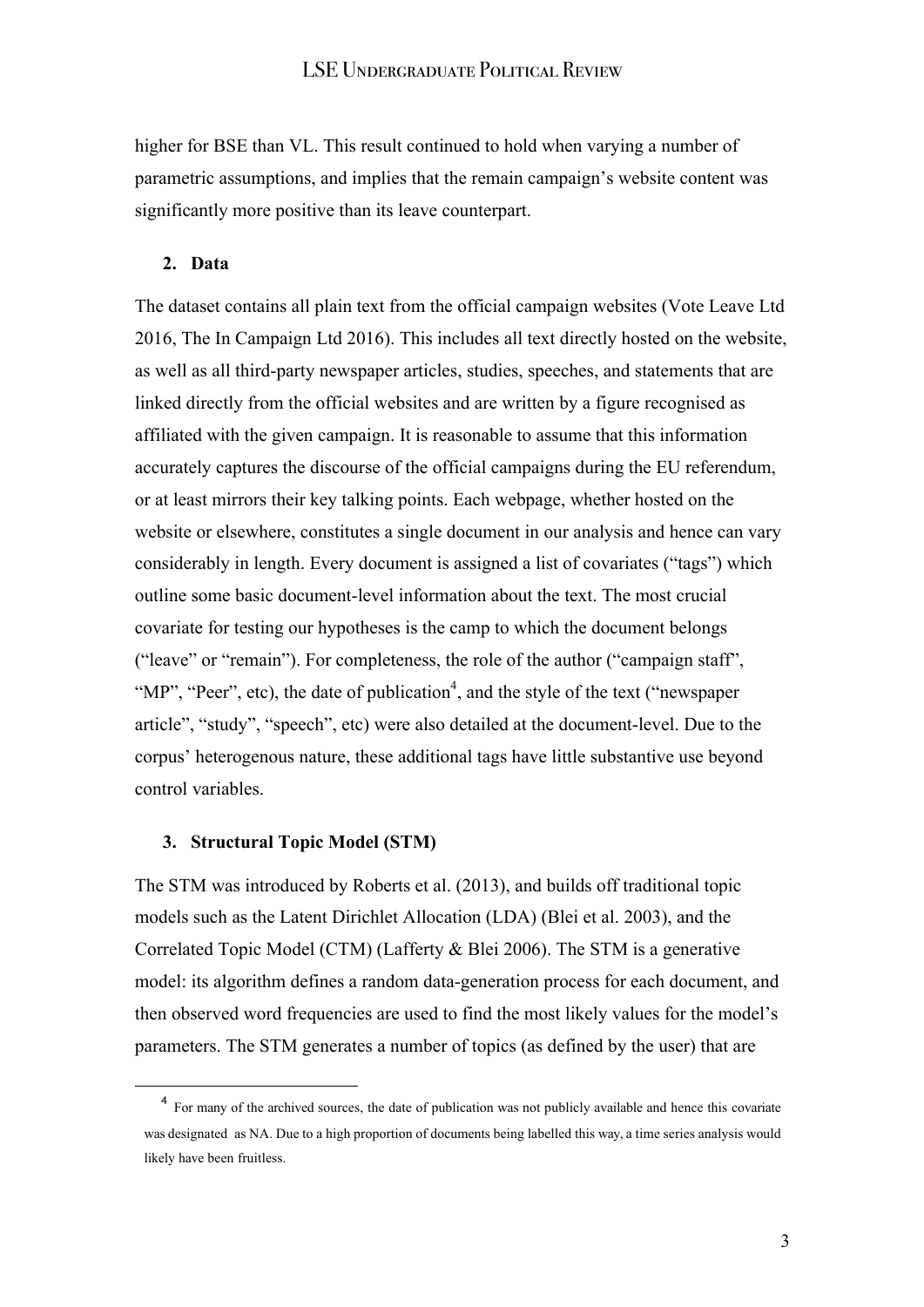conceived as joint probability functions over documents and words. Similarly, to other topic models such as the LDA, a single topic is defined as a mixture of words where each word has a probability of belonging to a given topic. A document is itself a mixture over topics, meaning that a single document can be composed of multiple different topics depending on its constituent words.

The STM differentiates itself by allowing the researcher to incorporate document-level meta-data (Roberts et al. 2015). Each document is assigned a list of covariates (as defined in Section 2), allowing the user to study relationships between these covariates and topics. Specifically, topical content refers to the rate of word use within a given topic, while topical prevalence refers the proportion of a document devoted to a given topic. Topical content is used for identifying the hidden semantic structures within the documents, while topical prevalences are used for analysing the relationships between topics and meta-data. We will use both of these approaches to further our understanding of campaign dialogue.

#### **3.1 Model Selection**

The STM is an unsupervised method that requires the researcher to designate the number of topics (or "K" value) used in the estimation. The STM package for R (Roberts et al. 2017) provides a number of useful metrics for choosing the most suitable value of K. The first is the "held-out likelihood estimation" (Wallach et al. 2009), which is the estimated probability of words appearing in a document after those words have been intentionally removed during the estimation step. The idea of this method is to find the number of topics which produces a model that can better explain the left-out set of words. The second is known as "semantic coherence". Developed by Mimno et al. (2011), it is maximised when the most probable words in a given topic frequently co-occur with one another in the text, and correlates well with the human judgment of topic quality. The final method of analysing topic quality is the exclusivity of words to topics, measured using the FREX metric (Roberts et al. 2016). There is no best number of topics to designate in an estimation, and these three metrics should only advise the researcher on a series of K values to study in more depth.

Appendix A shows the value of these three measures over a broad number of K values ranging from 5 to 100. Using these results, one can pinpoint a smaller number of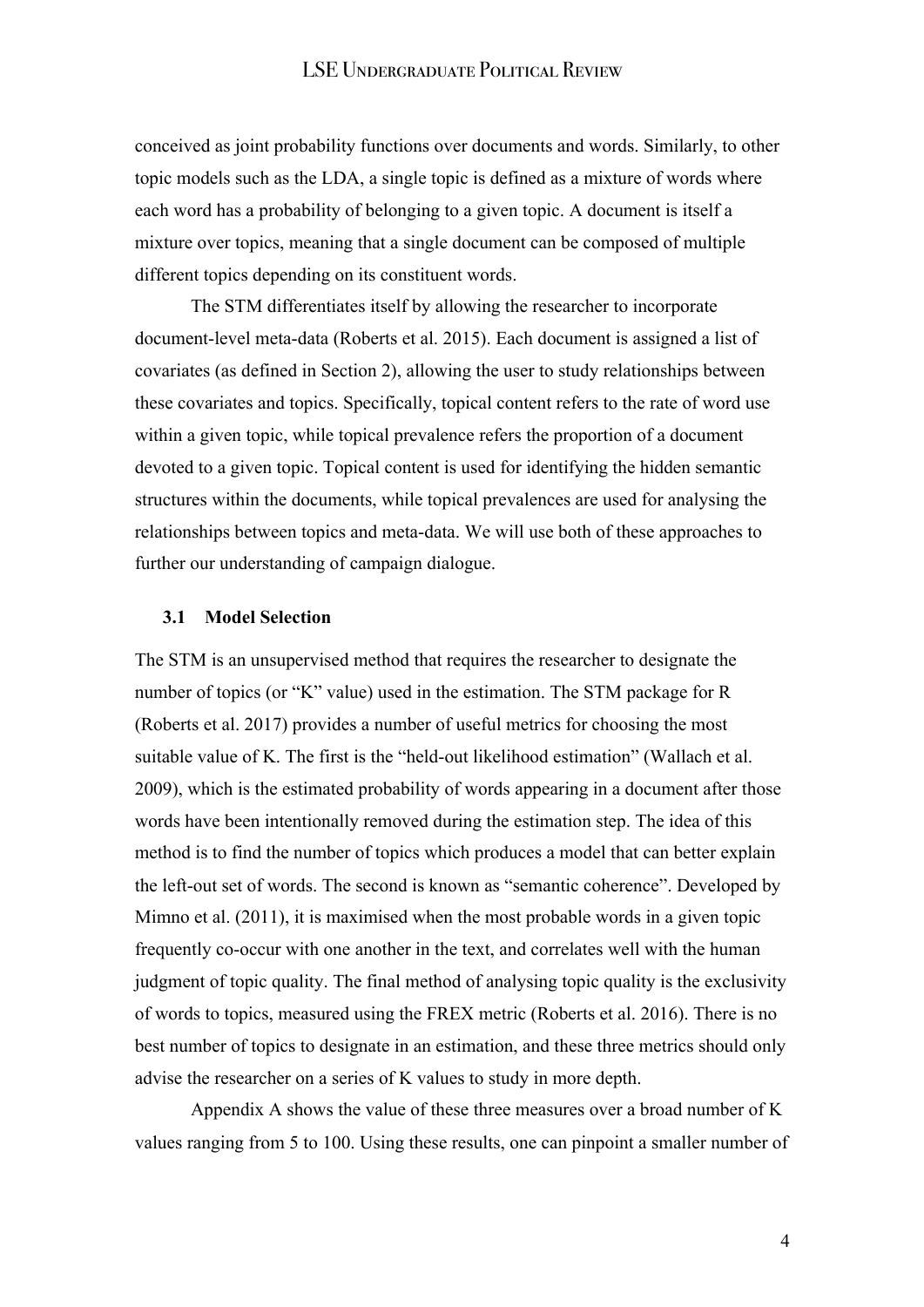K values to analyse in more depth (designated as the grey area in Appendix A). *Figure 1* shows the held-out likelihood, semantic coherence, and exclusivity of estimations with integer K values between 10 and 25. Based on these statistics, I ran an estimation using 14, 15 and 21 topics and inspected the outputs. In the end, 14 and 15 topic estimations formed topics that were too general and lacked clearly defined substantive meaning. I will proceed with 21 topics.



*Figure 1*: Metrics measuring topic quality for  $K = 10, 11, \ldots, 25$ 

#### **3.2 Topic Content**

Once the estimation has converged, the researcher is provided with multiple sets of characteristic words for each topic, including: (1) highest probability; and (2) FREX words weighted by their overall frequency and how exclusive they are to the topic. As with all unsupervised clustering methods, it is now the responsibility of the researcher to assign meaning to these lists. I have assigned a short label to each topic which summarises the underlying semantic structure likely being uncovered by the STM. *Table 1* lists these labels alongside the top five most probable words for each topic.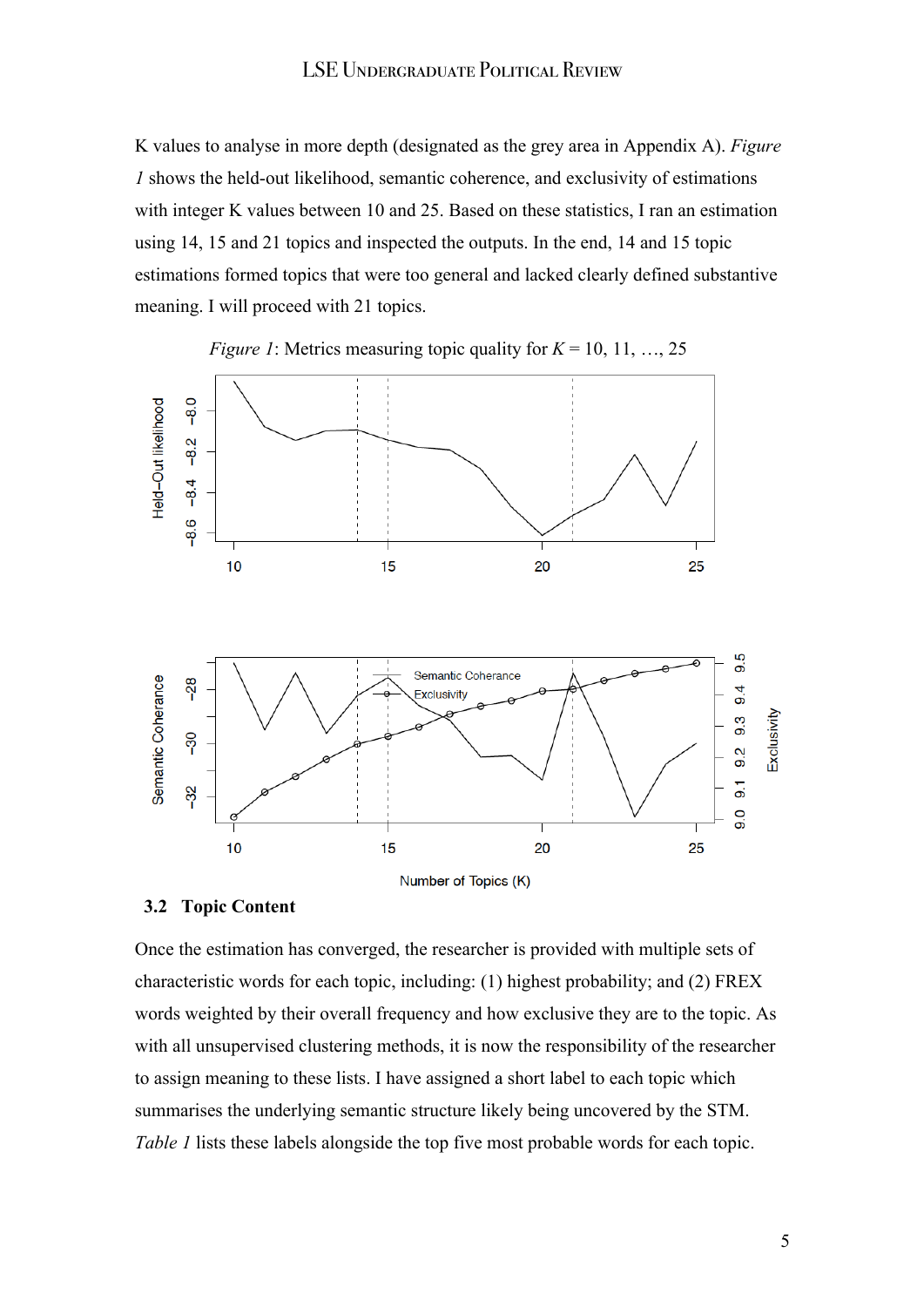There are three points to note. Firstly, some labels and most probable words in *Table 1* may not appear to correspond to one another. In that case, it is important to realise this is a small sample from one set of characteristic words. A more complete list of words for each topic is given in Appendix B. Secondly, the topic labelled "Climate Change and IOs\*" contains an asterisk because its meaning is unclear. The most probable words include "world, leave, nato, european", whereas the most frequent words include "nato, gas, energi, electr". The topic was very general, but appeared to be picking up the ideas of international cooperation and climate change. Finally, the topic "(Discussion)" was formed from a series of words relating to the nature of the discourse — it was not a substantive topic but rather is formed as a result of the source data being argumentative and emotional.

| <b>Topic</b>   | Label                          | Top 5 most probable words             |
|----------------|--------------------------------|---------------------------------------|
|                | European Courts                | european countri court control govern |
| 2              | <b>EU</b> Legal Framework      | european deal court chang govern      |
| $\overline{3}$ | Economic Consequences          | trade famili job busi mean            |
| 4              | <b>UK Politics</b>             | gove vote say law britain             |
| 5              | Farming and Agriculture        | farmer must make fine farm            |
| 6              | European Reform                | countri vote make fundament reform    |
| 7              | Sovereignty                    | control can nhs vote take             |
| 8              | <b>SMEs and Trade</b>          | busi market small trade singl         |
| 9              | <b>Trade Relations</b>         | europ britain leav agreement market   |
| 10             | <b>EMU</b> and Workers' Rights | union european right countri want     |
| 11             | <b>NHS</b>                     | leav vote nhs billion money           |
| 12             | Defence and Turkey             | european union defenc govern control  |
| 13             | Climate Change and IOs*        | world leav nato european can          |
| 14             | (Discussion)                   | peopl thing think can britain         |
| 15             | Terrorism and Warrants         | european leav arrest britain economi  |
| 16             | <b>School Places</b>           | vote school leav place countri        |
| 17             | European Values                | countri european now chang peopl      |
| 18             | IDS and Leave                  | said border leav duncan european      |
| 19             | <b>EU Customs Union</b>        | rule cost busi singl market           |
| 20             | Immigration                    | immigr peopl control vote migrat      |
| 21             | <b>Trade Negotiations</b>      | trade agreement deal free negoti      |

## **3.3 Topic Prevalence**

Having assigned meaning to the topic content, I can study the relationship between covariates and topics by isolating the differences in topic prevalence across the "leave" and "remain" tags. The STM allows the researcher to estimate the conditional probability of observing a particular topic in the text given some covariate being present. *Figure 2* shows the difference in the conditional probability of observing a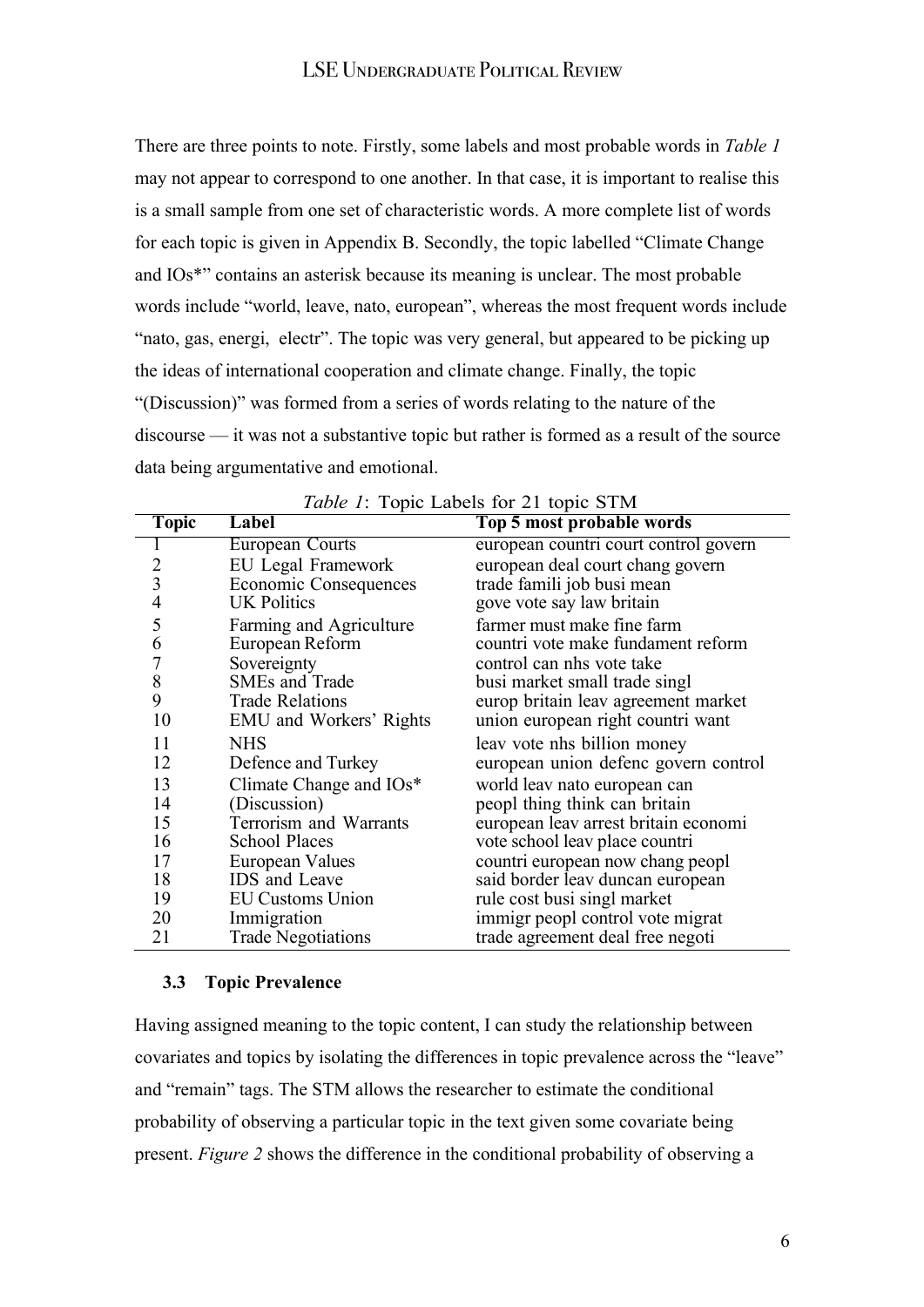given topic in the text across the camp dimension. Topics with a significantly negative (at the 10% level) difference are those more likely to occur in documents tagged with the "remain" covariate, and vice versa.

*Figure 2* illustrates stark differences in topic prevalence. BSE focussed disproportionately on economics and business orientated arguments, demonstrated through their focus on the topics: "Economic Consequences", "SMEs and Trade", and "Trade Relations". They also focussed on arguments surrounding "Terrorism and Warrants" more than their counterpart.





On the other hand, Vote Leave focussed on a more diverse set of arguments, incorporating: "European Courts", "Sovereignty", "Defence and Turkey", and "Immigration". These topics seem unrelated in nature, however all but "Defence and Turkey" fall under the umbrella of judicial and legislative sovereignty. The remaining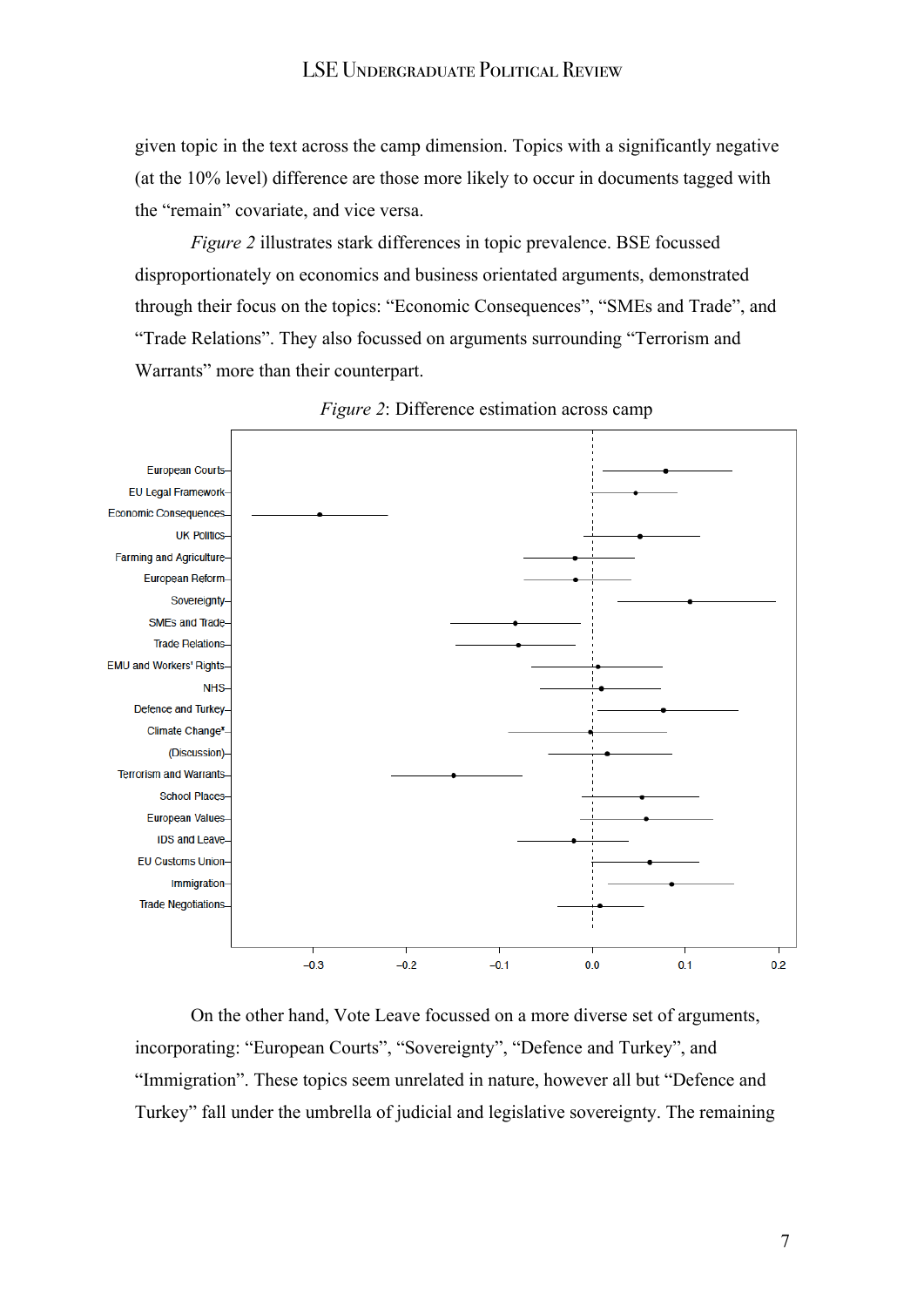topic likely addresses the fear of Turkey's ascension to the EU and subsequent repercussions to the UK's security and immigration.

These results do not consider the overall proportions of the corpus associated with each topic. Rather the difference in the prevalence of those topics between documents tagged with the "leave" and "remain" covariates. This means that topics like the NHS, that despite there being no statistically significant difference across camp, may still have been a highly discussed topic.

## **4. T-Lab**

T-LAB is a proprietary text analysis application (Lancia 2017). It provides the researcher with a number of options to modify the analysis to better fit the research question. This paper will utilise the software to cluster documents using a thematic analysis of elementary context units (ECUs), and use these "themes" to spatially analyse the relationship between ideas and tagged covariates in a correspondence analysis. These results will build upon, and provide a robustness check to, the STM findings.

## **4.1 Thematic Analysis of ECUs**

T-LAB takes your input documents, and divides these into a number of short sentences or paragraphs known as elementary context units (ECUs). Each ECU has the same series of tagged covariates as the parent document, and are clustered in the thematic analysis of ECUs. As with the STM, we will be conducting an unsupervised (or "bottom up" approach).

T-LAB creates a matrix of ECUs and lexical units (words from the dictionary that reach a given frequency threshold) with presence/absence values. This matrix is normalised by using TF-IDF and taking the Euclidean norm of the row vectors. This allows for the clustering of context units using a not centred version of Principle Direction Divisive Partitioning (PDDP) (Boley 1998) to select the seeds for each Kmeans bisection. A contingency table of lexical units by clusters is formed, and a chisquared test is applied to all the intersections<sup>5</sup>.

 $\overline{a}$ 

<sup>5</sup> For more methodological information, see Lancia (2012).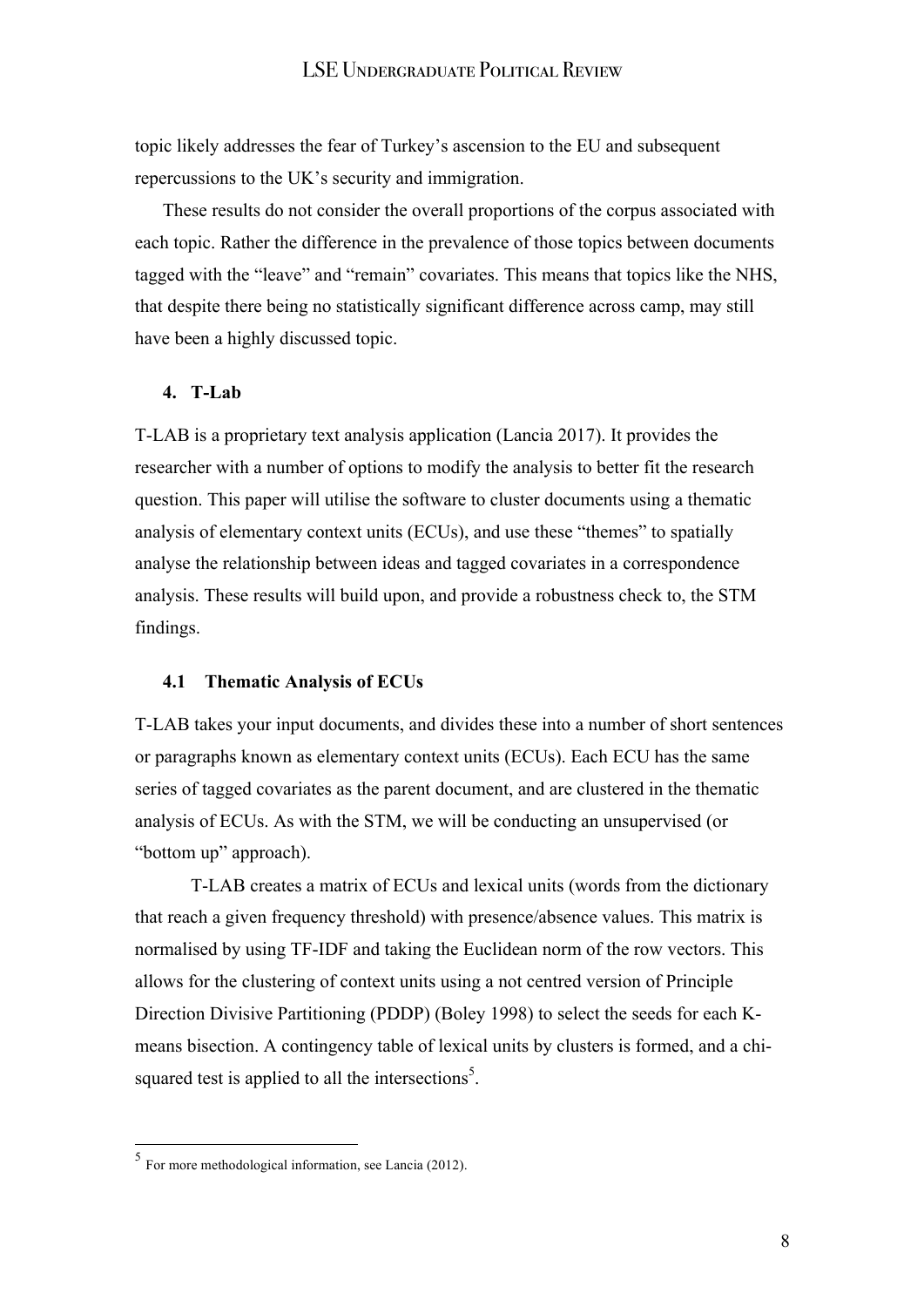To understand the meaning of these clusters (or "themes") the researcher is provided with the most characteristic words and context units ranked by their chisquared value. The resulting class labels are presented in *Table 2* along with the top five most characteristic lexical units for each topic.

| <i>Table 2</i> . 1-LaD class fabels |                                                   |                                                      |
|-------------------------------------|---------------------------------------------------|------------------------------------------------------|
| <b>Class</b>                        | Label                                             | <b>Characteristic Lexical Units</b>                  |
|                                     | Single Market Access and SMEs                     | market business single small rules                   |
| $\mathcal{D}_{\mathcal{L}}$         | Immigration and Border Controls                   | immigration take back control zone<br>border         |
| 3                                   | UK Politics and Critiques of<br>Incumbent         | prime think type interview minister<br>look          |
| 4                                   | Negotiations, geopolitics, and EU<br>Expansion    | accession negotiation united resolve<br>Turkish      |
| 5                                   | Defence and NATO                                  | defence civil common nato servant                    |
| 6                                   | Real Economy                                      | job family camp remain role<br>strongerin low expert |
|                                     | Pressure on Public Services                       | nhs population spend school number                   |
| 8                                   | EMU and Fiscal Integration                        | union political eurozone monetary<br>reform          |
| 9                                   | Intelligence, Anti-Terrorism, and<br>Human Rights | criminal intelligence influence arrest<br>charter    |
| 10                                  | Power of European Courts                          | court law justice european bind                      |

## **4.2 Correspondence Analysis**

Once the thematic analysis of ECUs has produced a set of stable classes, T-LAB then conducts a correspondence analysis (CA) of the contingency table of lexical units by clusters. A CA provides a means of displaying or summarising a set of data in graphical form, a categorical alternative to principal component. In the context of T-LAB, the CA estimates a spatial relationship between clusters and covariates. As a variant of factorial analysis, it extracts a lower number of unobserved variables called factors with the property of summarising significant information. Each factor can be interpreted as a spatial dimension that is represented by an axis, so that tagged covariates on opposite factorial poles are the most weakly associated. As such, the positions of variables are contingent upon their associations rather than coordinates, with the distance reflecting the degree of co-occurrence. The first factorial dimension (x-axis graphically) aims to account for the maximum variation, and the second factorial dimension (y-axis graphically) aims to account for the maximum of remaining variation, and so on.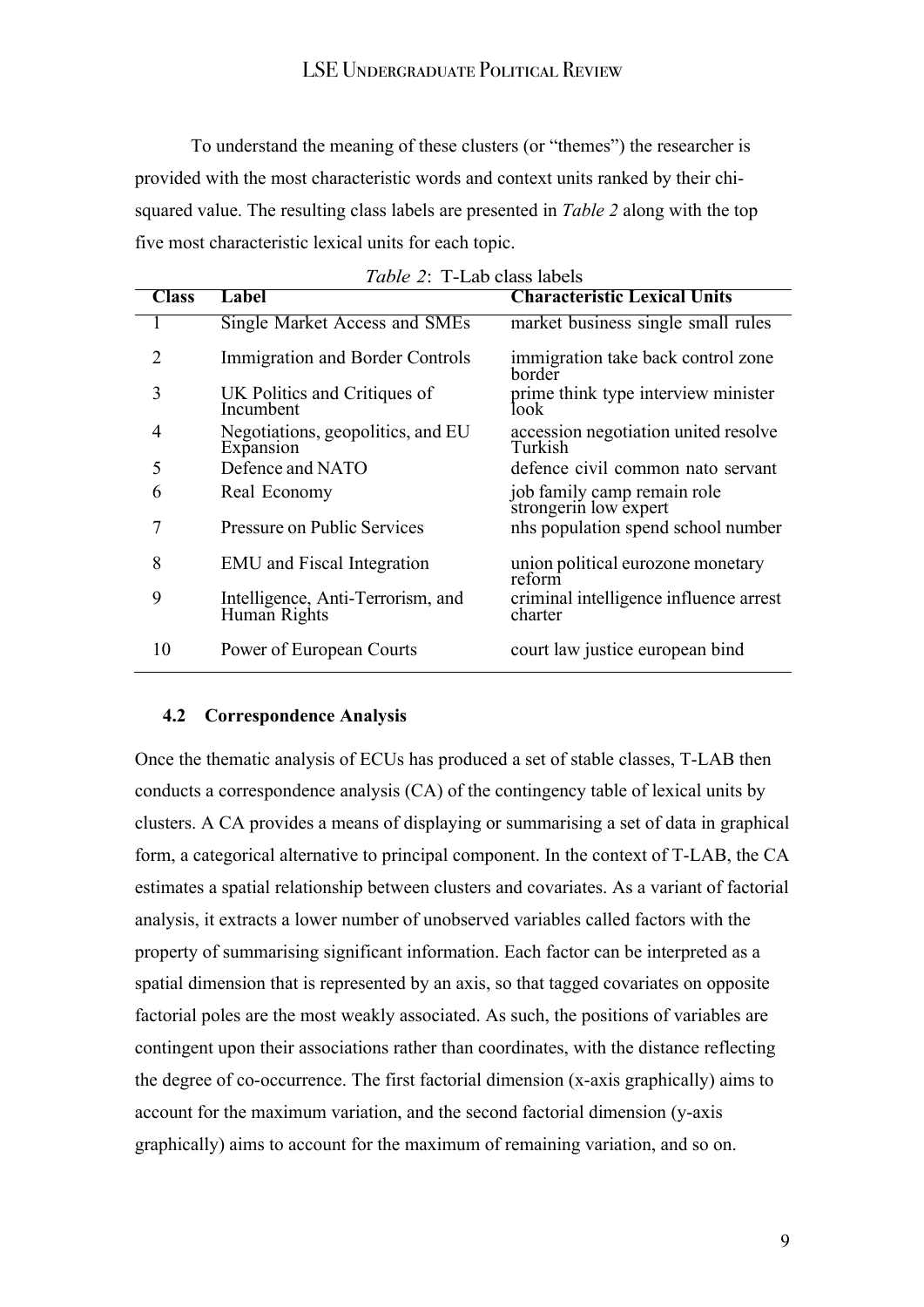Hence, the total variation is divided into components along principal axes. In general, the dimensionality of the system is one less than the number of identified classes in the profile (Greenacre 1993). The CA is a framework for the researcher to formulate their own interpretation, rather than providing concrete significance.

T-LAB provides two ways to visualise the spatial relationships between classes in a correspondence analysis, a simple two-dimensional graph or a three-dimensional alternative. Evidently, the latter can account for a higher degree of variation due to the inclusion of an extra factorial axis, but in return one loses the ease of interpretation present in a two-dimensional graph. Schonhardt-Bailey (2010) explores this trade off in more detail with reference to the alternative proprietary text-analysis software "Alceste" (Reinert 1998). The added complexity of the three-dimensional graph is only necessary when it conveys additional information that cannot be inferred from its twodimensional alternative. In our instance, the extra factor provides little additional understanding, and hence I will focus on the two-dimensional graph from *Figure 3*. *Figure 3* reinforces our findings from Section 3.3. The covariate "CAMP REMAIN" is strongly associated with themes of business and economy, whereas "CAMP LEAVE" is closely associated with a larger number of themes including defence, immigration and European expansion. This process of showing robustness through holding the data constant whilst varying the clustering methodology has allowed me to be more confident the output is a result of the underlying structures of dialogue, rather than purely methodological choice. This idea is explored fully by Sanders et al. (2017).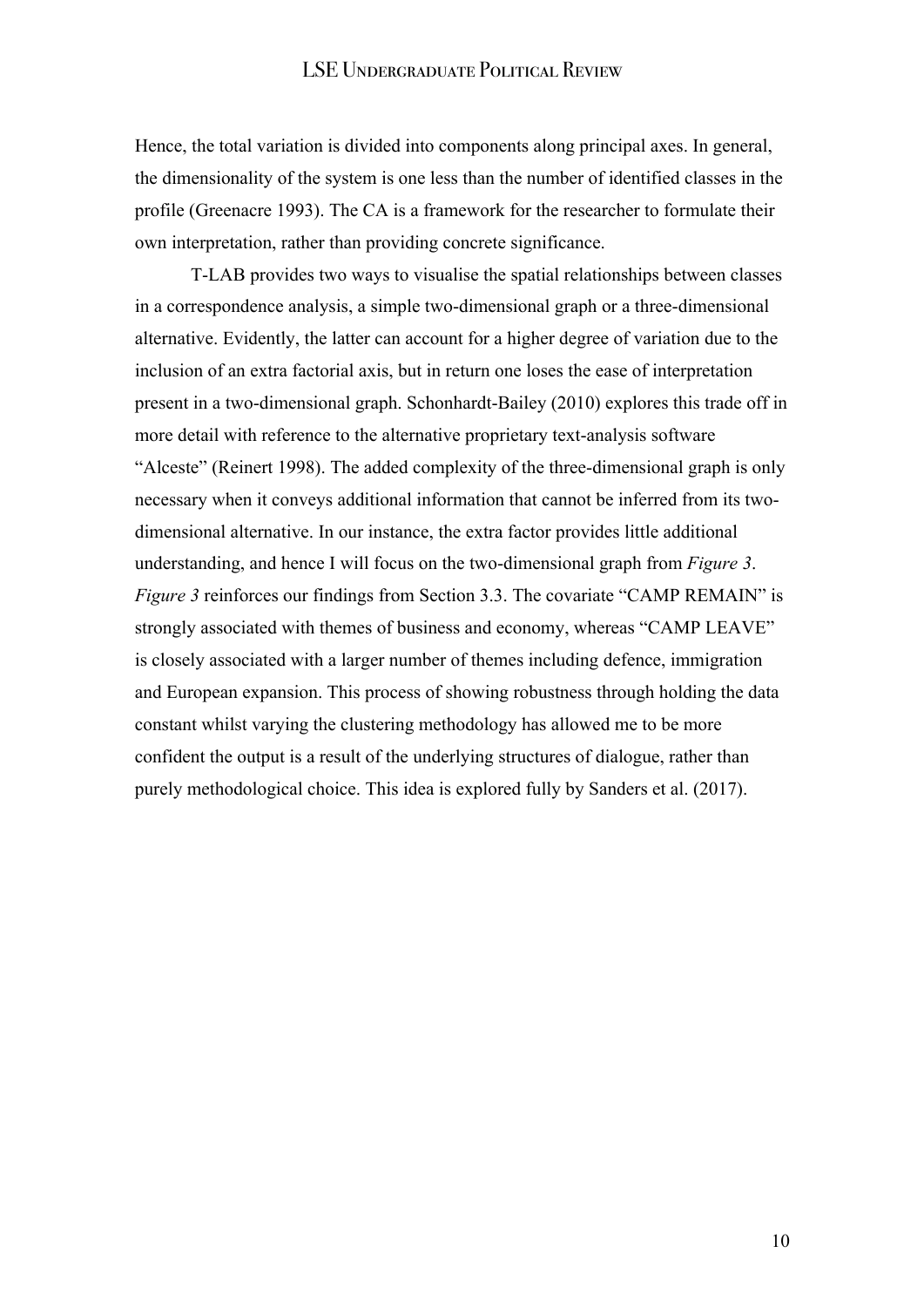

*Figure 3*: 2-Dimensional Correspondence Analysis Graph

The other interesting insight the CA provides is the position of the "Pressure on Public Services" cluster in relation to both camp tags. We find it positioned almost equidistant from both tags, suggesting that both campaigns focussed a roughly equal proportion of their available resources on this theme. However, the way both campaigns tackled this issue is likely different. By analysing the most characteristic ECU in theme 7 tagged with "CAMP LEAVE", and the most characteristic ECU tagged with "CAMP REMAIN", we can better understand the arguments put forward. These are displayed below respectively, all tags associated with each context unit are displayed at the top, and any characteristic lexical units are in bold.

#### **\*\*\*\* \*IDnumber 24 \*ROLE MP \*TYPE SPEECH \*CAMP LEAVE**

demographicsmeantthatthe **average household size** fellInrecent**times** however**average household size** has changed little and the key factor driving the growth in **household numbers** has been **population** growth The total nonBritish net inflow of immigrants is close to 350000 with **migration** from the EU now accounting for about half of that figure The outcome of the recent renegotiation of benefits will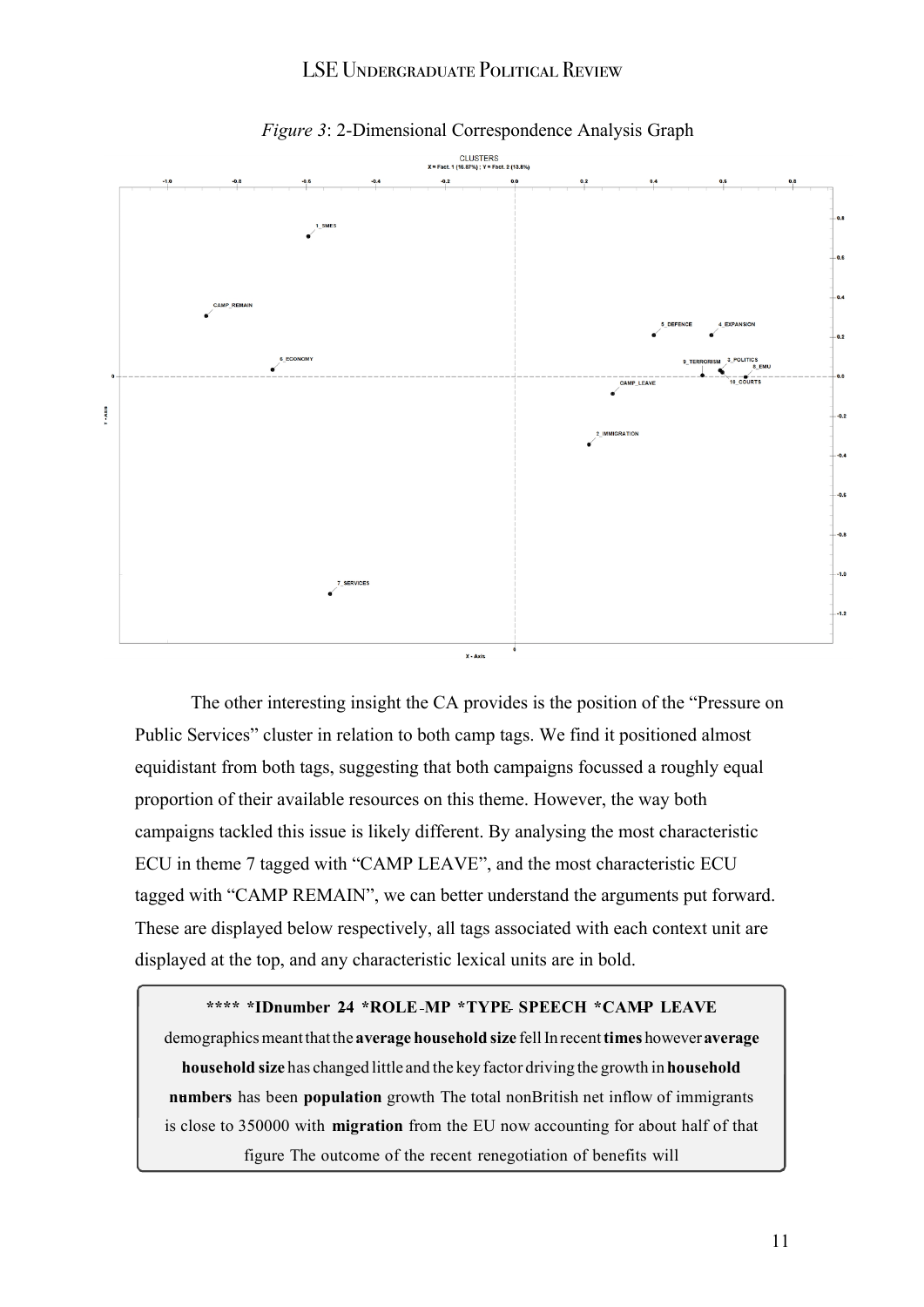**\*\*\*\* \*IDnumber 44 \*ROLE STRONGERIN \*TYPE WEBSITE \*CAMP REMAIN money** for public services including the **NHS** and better **schooling** and healthcare for your family Leaving the EU would damage our economy and would force government **spending** cuts of 40 billion meaning less **money** for the NHS Source The Institute for Fiscal Studies and longer waiting **times** for operations GP appointments and AE treatment NHS England chief Simon Stevens says Brexit would be very

These characteristic ECUs demonstrate that despite equal proportions of resources being dedicated to theme 7 by both camps, the dialogue within the class is diverse. VL focussed on the impact of increased immigration from the European Union on the demand for public services, whereas BSE looked at how the economic costs could impact the Treasury's ability to continue funding public services. There are two things to note: (1) the way in which public services are being discussed is related to the central themes of both campaigns, economics versus sovereignty and immigration; and (2) it demonstrates that for the majority of themes, even for those that appear equally associated with both camps, campaign dialogue was not reciprocal and each group focussed on their specific areas of interest.

Both the STM and CA show that campaign dialogue was very polarised. BSE focussed predominantly on issues of economics and business, whereas VL spread their argument across a broader set of policies. The campaigns exhibited little to no reciprocity, that is, they did not address arguments outside of their main focus. Even with those topics which appear equally associated with both camps, a deeper analysis of characteristic context units reveals a continuation of the economics versus sovereignty divide. The use of two similar, yet independent, methods shows the robustness of these results.

## **5. YouGov Survey Analysis**

In the months leading up to the referendum, YouGov surveyed the British public on their preferences regarding a range of referendum-related subjects. These subjects included their opinions of British politicians, their voting intentions in the upcoming referendum, and the perceived consequences of leaving the EU. The same questions were surveyed roughly fortnightly from February until 22nd June (the day before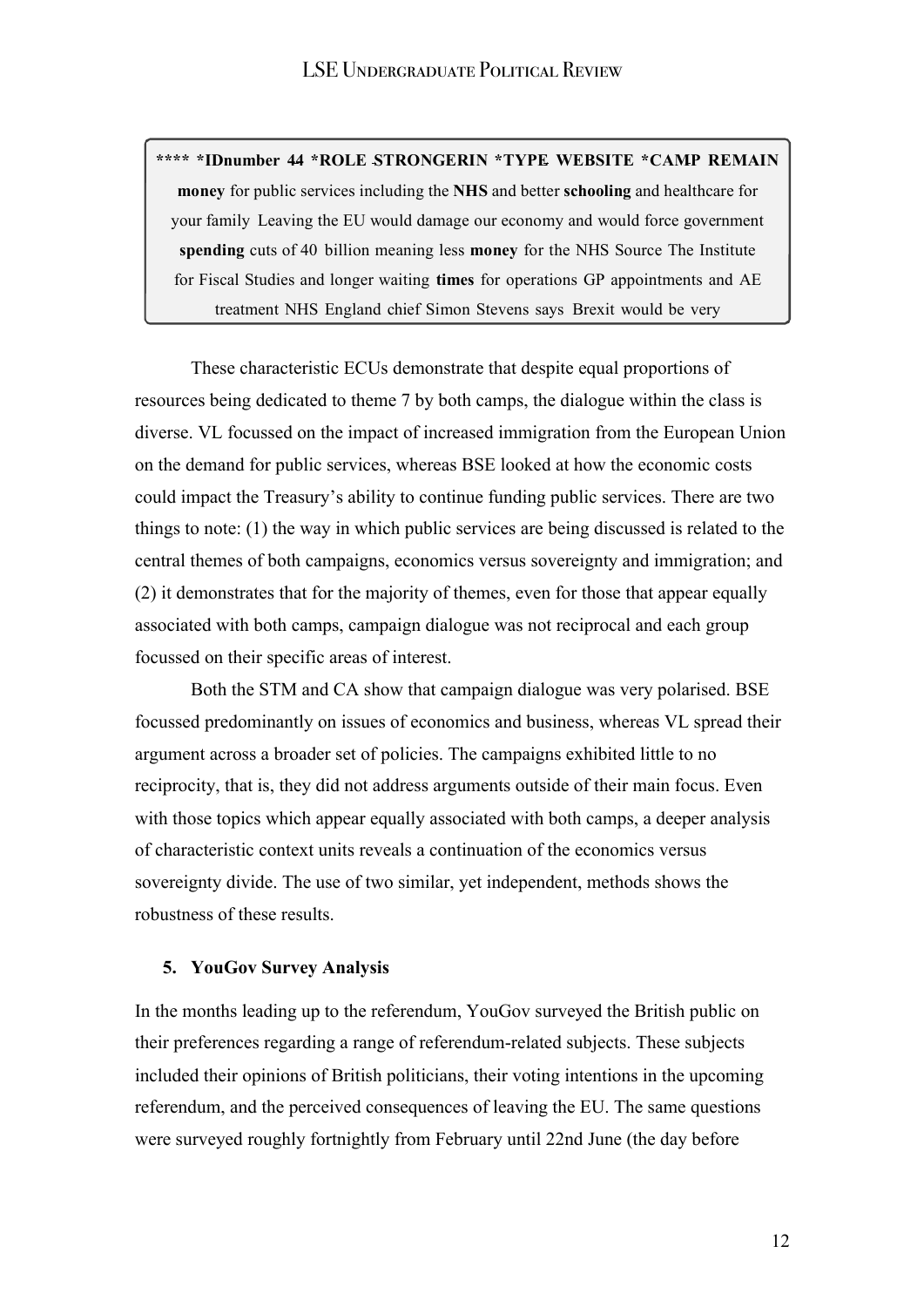polling). By using the topics identified in Section 3 and 4, I can use survey responses as a signal for the potential effectiveness of each camp's approach. Campaigning decisions should be dependent upon the structure of public opinion, and hence a severe mismatch of the two may indicate an ineffective campaign.

Repeated throughout a large number of YouGov surveys was the following question: "Which ONE of the following will be most important to you in deciding how to vote in the referendum?". The respondents could choose answers from four areas: "which is likely to strike a better balance between Britain's right to act independently, and the appropriate level of co-operation with other countries"; "which is likely to be better for jobs, investment and the economy generally"; "which is likely to help us deal better with the issue of immigration"; and "which is likely to maximise Britain's influence in the world". From this point on, I will refer to these as sovereignty, economy, immigration and influence respectively. Respondents could also answer "something else" or "none of these"<sup>6</sup>.





 $<sup>6</sup>$  The difference between "something else" and "none of these" is unclear, they appear to imply the same thing.</sup>

This contradiction is slightly baffling, and hence I ignore these options from here onward.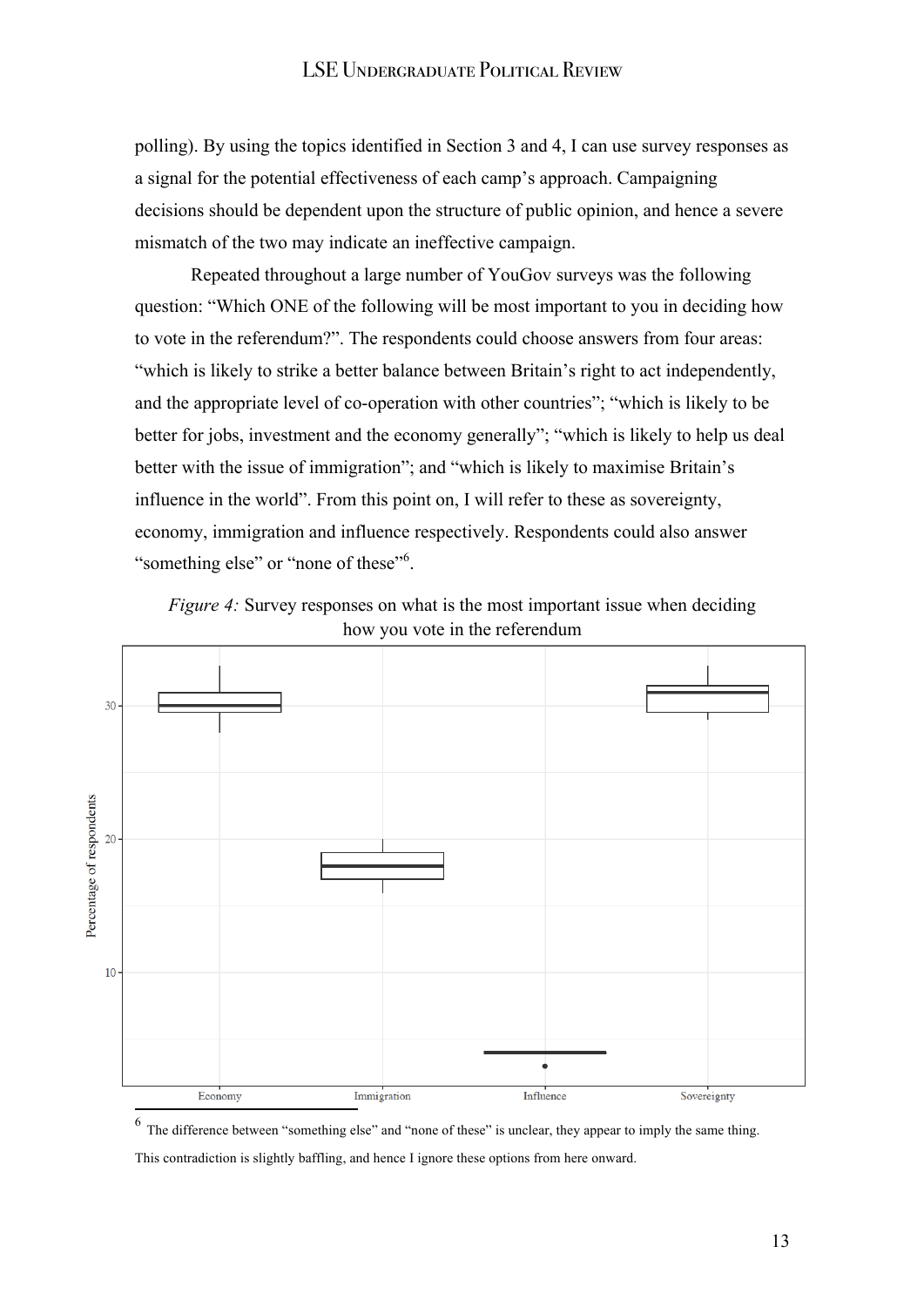*Figure 4* shows the percentages of respondents who chose each option in all surveys where the question was present. As demonstrated, responses stayed roughly consistent throughout the time period. The UK's economy and its sovereignty were the electorate's most poignant issues, with median percentages at 30% and 31% respectively. These two issues formed the backbone of BSE's and VL's websites and hence would lead to approximately equal numbers of targeted voters<sup>7</sup>. At around 18%, immigration was also an important topic for many voters. Analysis from Sections 3 and 4 revealed that immigration was more strongly associated with VL. As a result, VL may have been able to spread their reach to a larger proportion of the electorate than BSE. The statistics quoted in this section should be considered as descriptive, a causal explanation would require knowledge of the relative effectiveness of the two campaigns.

In sum, although BSE's focussed approach honed in on one of the most poignant issue for the electorate, VL's scattershot approach was able to draw on a much broader base whose aggregated proportion exceeded that of BSE.

## **6. Sentiment Analysis**

 $\overline{a}$ 

The second characteristic of argumentative text is the way chosen information is conveyed to its audience. This can be done through webpage design, sentence structure, and other literary techniques. One of such method is the use of sentiment. Extensive research suggests the way an argument is phrased can significantly affect its persuasiveness – particularly the effect of negative (loss-based) arguments versus equivalent positive (gain-based arguments) arguments (Smith & Petty 1996, Kahneman & Tversky 1979). An analysis of sentiment is necessary to further our understanding of similarities and differences in the argumentative structure of the official campaigns.

I conduct an analysis of sentiment using the R package sentimentr<sup>8</sup> (Rinker 2017), which follows a dictionary-based approach to tag polarised words. sentimentr

 $<sup>7</sup>$  Here I assume that in dedicating disproportionate resources on a given topic, the campaign is aiming to capture</sup> voters whose voting intentions are most sensitive to that topic.

<sup>8</sup> Popular alternatives to the sentimentr package include syuzhet, RSentiment and Stanford. sentimentr was selected as (1) it can utilise dictionaries from alternative packages; and (2) Kawate & Patil (2017) highlights the package's balance of accuracy and speed.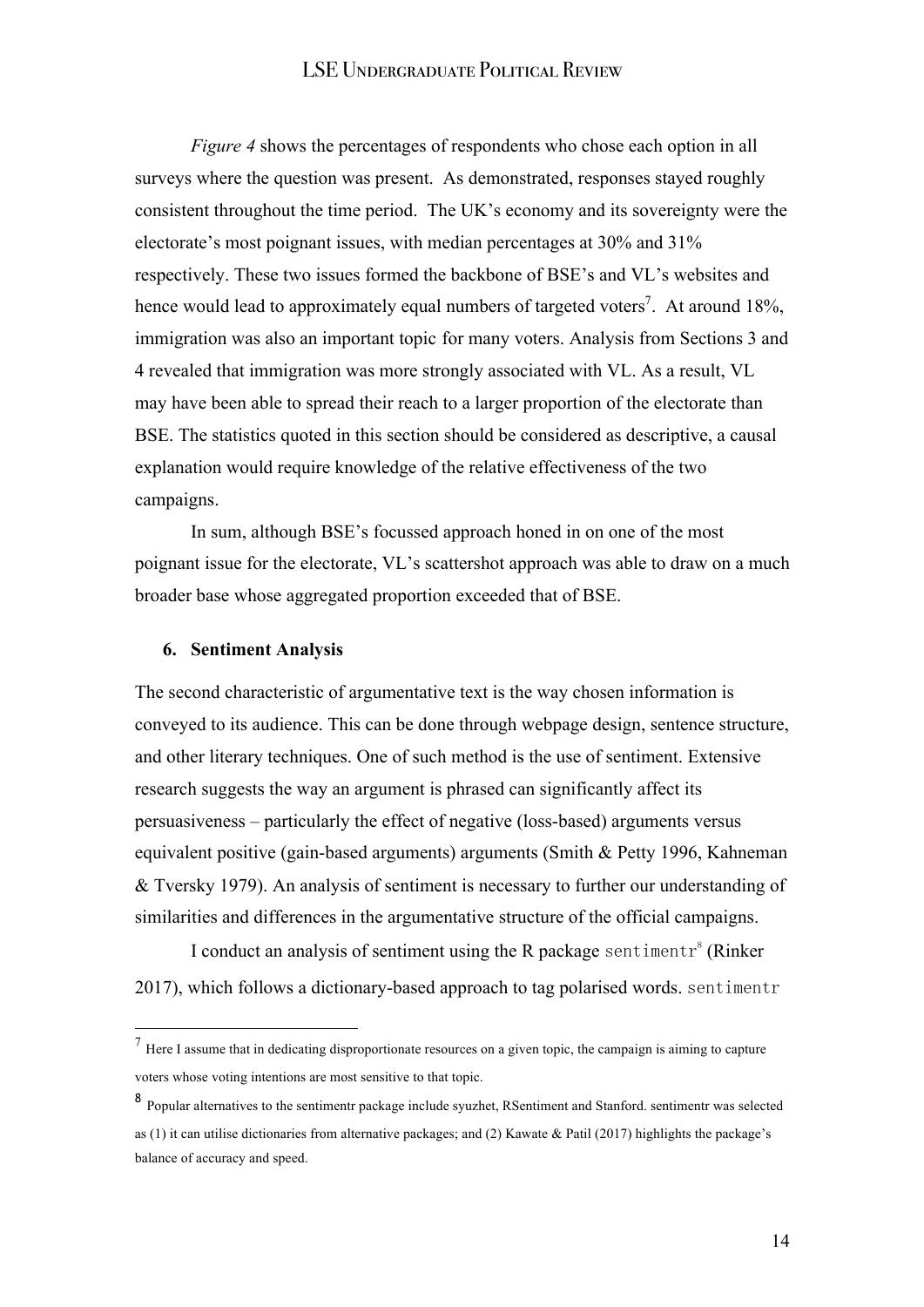attempts to take into account valence shifters (negators, amplifiers, de-amplifiers, and adversative conjunctions) while still maintaining speed. Each article is broken down into its element sentences, treated as an ordered bag of words with all punctuation removed (except for commas, colons and semicolons which are treated as words). The words in each sentence are compared to a dictionary (this analysis uses the default dictionary from the syuzhet package, see Jockers (2017)) that tags positive or negative words with  $a + 1$  or  $-1$  respectively. The polarised words form a "polar cluster" which is a subset of the sentence for added context — defaulting as two words before and after a polarised word. Words in the polarised context cluster are tagged as neutral, negator, amplifier, or de-amplifier depending on their grammatical relationship to the polarised word.

The polarity score of the polarised word (i.e.  $+1$  or  $-1$ ) is acted upon by valence shifters. Identified amplifiers increase the polarity, but may become de-amplifiers if the context cluster contains an odd number of negations. Importantly, some words can act as both a [de]amplifier and a negation. Last, each sentence's weighted context clusters are summed and divided by the square root of the word count yielding an unbounded polarity score for each sentence. For more information on calculating polarity scores, see Rinker (2017). This process is conducted on all BSE and VL documents, arriving at two vectors of sentence-level polarity scores.

The kernel density estimation for the distribution of polarity scores for each website is displayed in *Figure 5*. Both follow a similar unimodal distribution centred around 0 (indicating neutral sentiment), with a small skew toward positive sentiment. The mean polarity score is 0.04914 for VL and 0.10754 for BSE.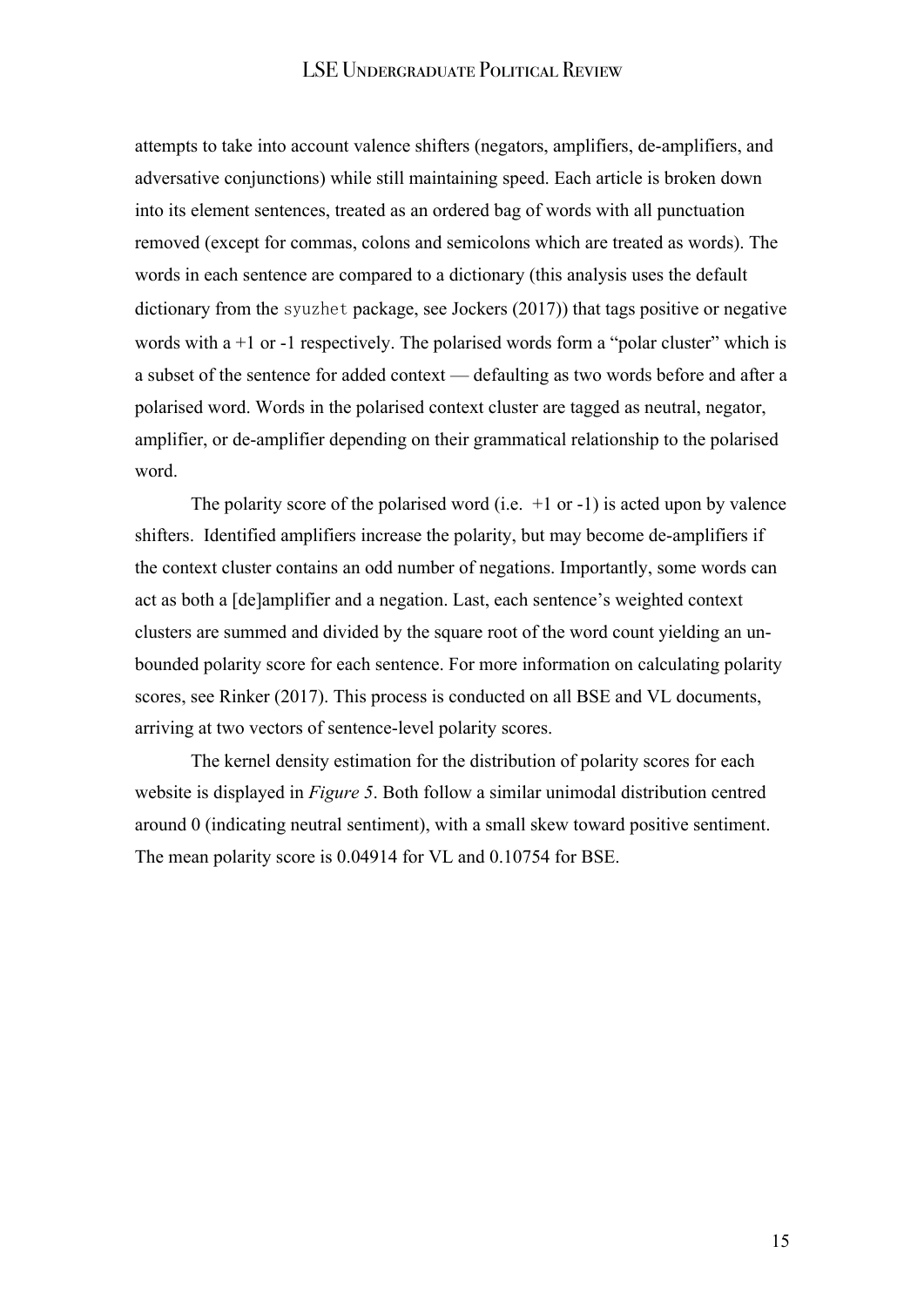

#### *Figure 4:* Kernel Density of polarity scores

Using the list of sentiment scores for each camp, I will proceed in conducting three tests. First will be a test for the homogeneity of variance using a simple Levene's test, followed by a generalised linear model with a normally distributed error testing for the homogeneity of mean polarity score across BSE and VL's websites. For completeness, a non-parametric Kruskal-Wallis test will be conducted to provide a test for the homogeneity of median polarity score without any assumption of the underlying distribution.

To test the variability of the two samples of sentence-level polarity scores, I employed a Levene's test of homogeneity of variance. I find there to be no statistically significant difference in variance across the two campaigns  $(F = .21, P = .6457)$ . This result (1) implies that the variability in sentence polarity by both campaigns were approximately equal, and (2) can justify assuming the homogeneity of variance in the following tests.

Next I use a generalised linear model (GLM) to test for differences in mean polarity score. The GLM allows a linear model to be related to the dependant variable through a link function and magnitude of the variance of each measurement to be a function of its predicted value (Nelder & Baker 1972). Using campaign affiliation as a dummy variable (V  $L = 0$ , BSE = 1), there is a statistically significant increase in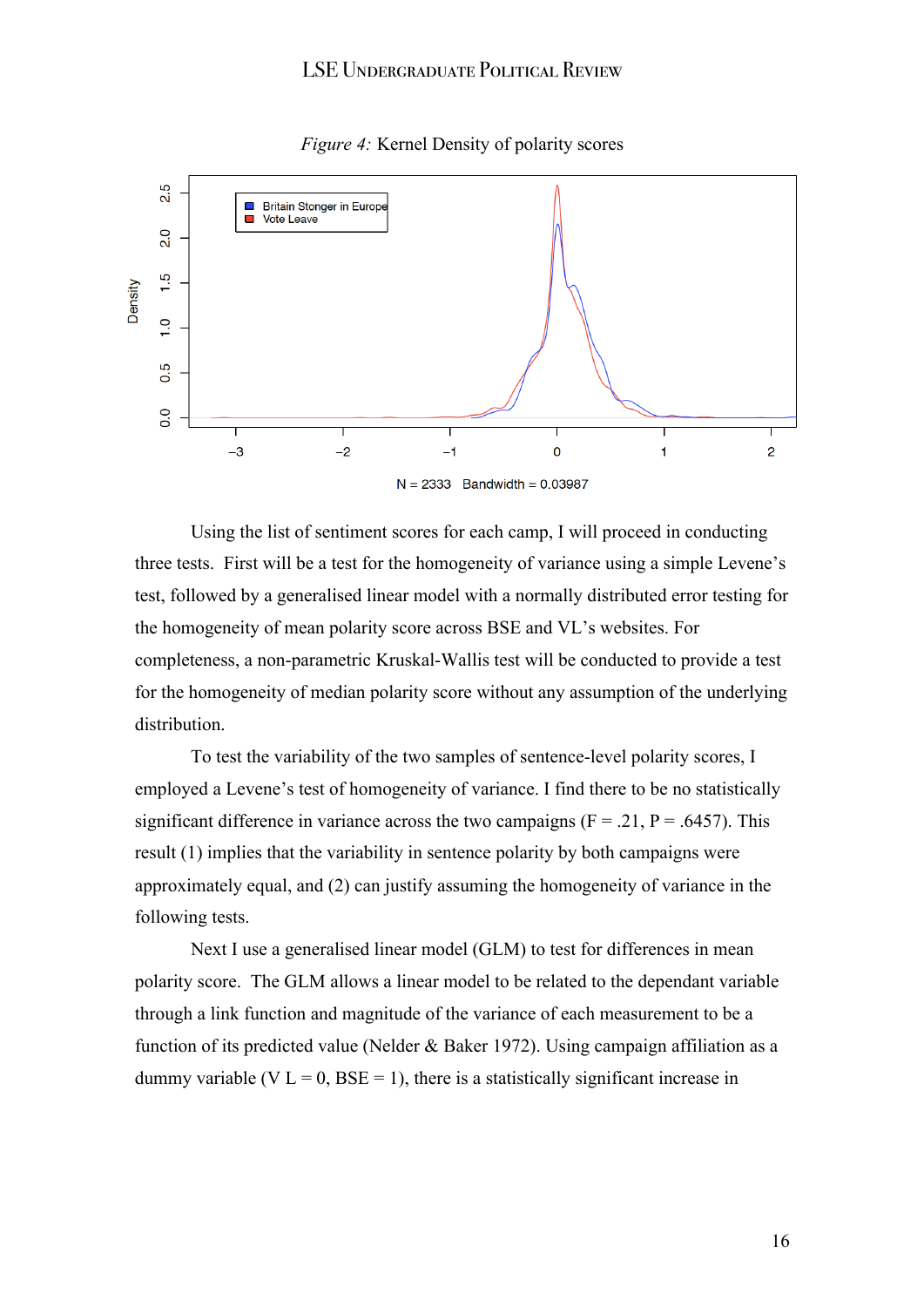polarity score from VL to BSE (t = 4.359, P = 1.351  $\times$  10–5 \* \* \*)<sup>9</sup>. This shows that BSE's argumentative content tended to be more positive than its leave counterpart.

For completion, the Kruskal-Wallis test (Kruskal & Wallis 1952) is the less powerful non-parametric rank-based alternative to the one-way analysis of variance (ANOVA). This means that unlike the GLM, the Kruskal-Wallis test does not assume that errors are normally distributed. Once again we find a statistically significant difference in the two distributions (T = 15.76, P = 7.209  $\times$  1005 \* \* \*) — reinforcing our findings from the GLM.

Our analysis of sentence-level polarity scores finds that (1) the variability of sentiment is equal between BSE and VL; and (2) BSE achieved significantly higher polarity scores, implying a more positive argumentative style.

## **7. Concluding Remarks**

This paper has uncovered a number of marked differences between the two official Brexit campaigns' argumentative styles, both in the information they chose to convey, and the style in which that is conveyed. BSE's focussed approach attempted to capture voters on the most poignant issue for the electorate — the economy. Despite this, by employing a scattershot approach VL managed to target a larger subset of the total electorate – providing an avenue by which a competent campaign could put itself at an advantage. Beyond this, neither campaign appeared to address the core policies of the opposing camp, and hence a correspondence analysis uncovered little reciprocity. There was a notable exception, but by delving deeper into public services I uncovered the continuation of broader trends. Finally, while the variability of sentiment stayed constant across camp, BSE's website had a significantly greater mean sentence-level polarity score.

When interpreting these results, it is important to consider that my analysis only took place in the context of the official campaign websites. It is by no means necessarily representative of broader Brexit campaign dialogue, which could vary in a number of ways. First, stylised live debates, radio and television may differ significantly in their sentiment from website text, this could impact both the range and

 $\overline{a}$ 

 $9 P < 0.05 *, P < 0.01 **$ ,  $P < 0.005 **$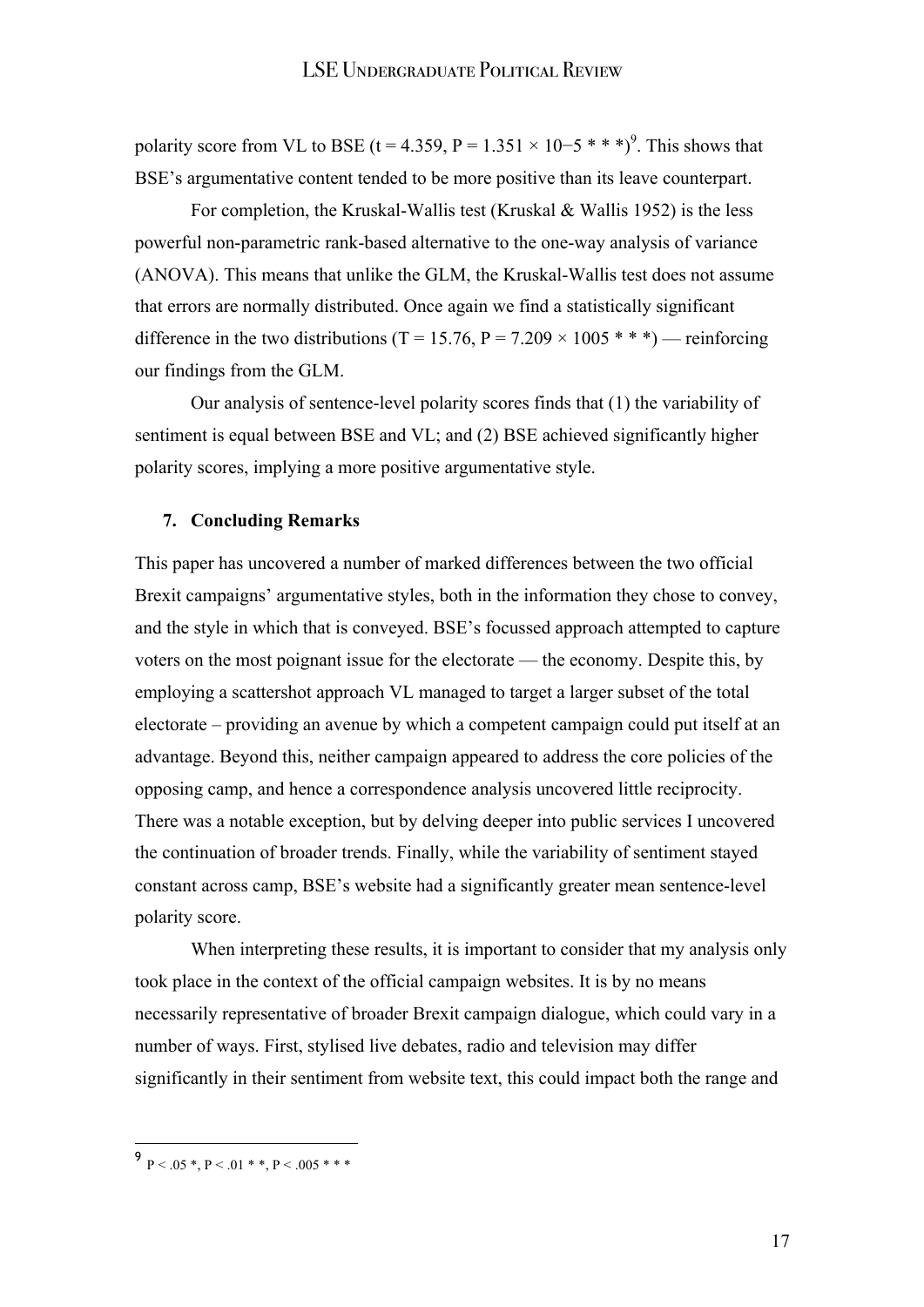magnitude of polarity scores. Second, a number of other campaign mediums (i.e. question and answer sessions, and social media) include a degree of electoratecampaigner interaction. This would undoubtedly influence the topics emphasised in these texts, potentially emphasising those issues more important to the electorate. A larger-scale analysis of campaigning materials would be able to uncover many of these alternative trends.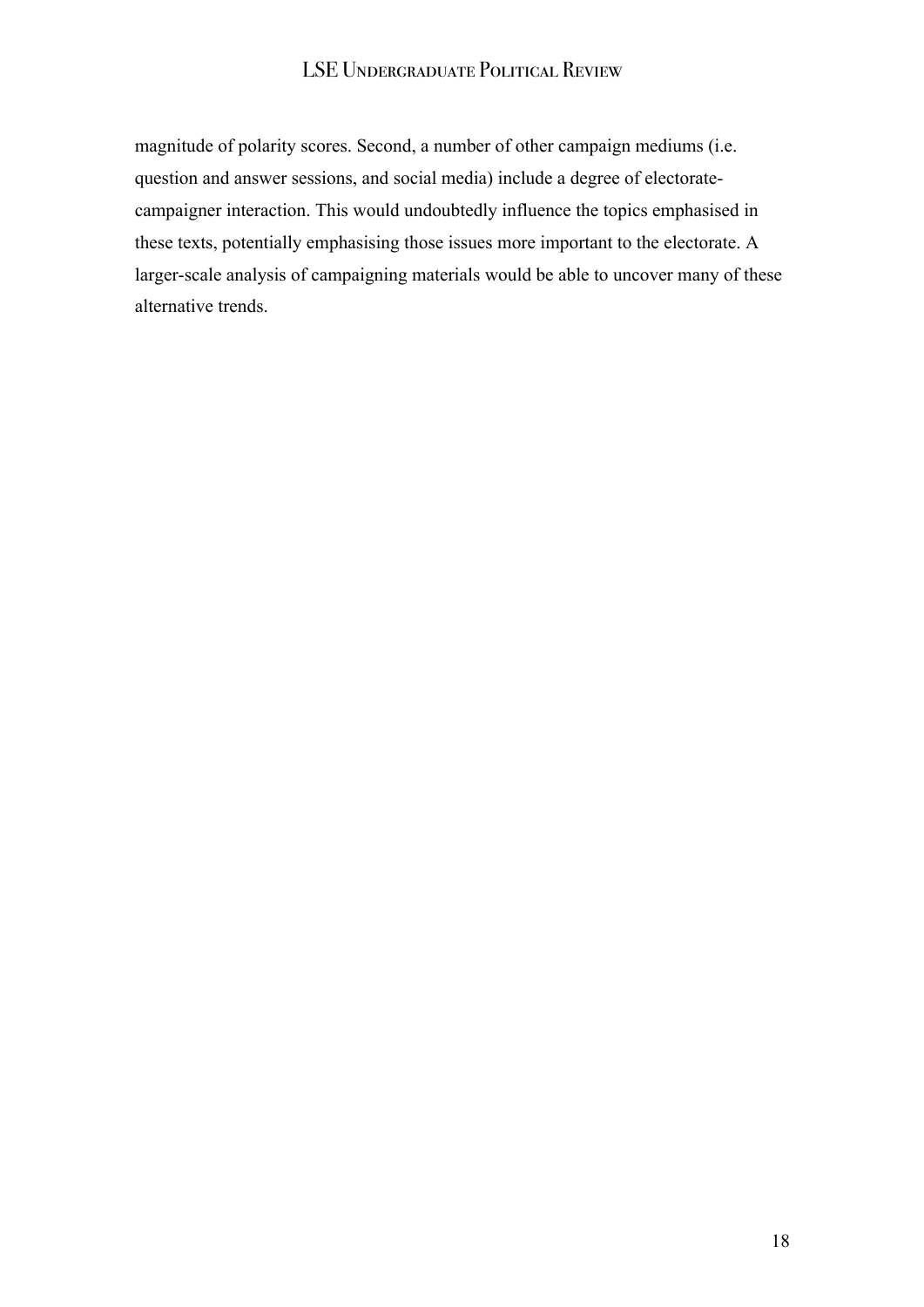## **References**

- Blei, D., Ng, A., & Jordan, M. (2003, Jan). "Latent dirichlet allocation". *Journal of machine Learning research, 3*, 933-1022.
- Boley, D. (1998). "Principlal direction divisive partitioning". *Data mining and knowledge discovery, 2*(4), 325-344.
- Borrelli, D. (2017). *Revenge of the 'Remoaners*. Retrieved 09 11, 2017, from Politico: http://www.politico.eu/article/brexit-economy- revenge-of-the-remoaners/
- Cortina Borja, M., Dalla Valle, L., Eales, J., & Baldino, A. (2016). "The EU referendum-one week to go: extracting insights from Facebook using R". *Significance*.
- Electoral Commission. (2016). *Electoral Commission designates 'Vote Leave Ltd' and 'The In Campaign Ltd' as lead campaigners at EU referendum.* Retrieved 08 26, 2017, from Electoral Commission: www.electoralcommission.org.uk/i-ama/journalist/electoral-commission-media-centre/news-releasesreferendums/electoral- commission-designates-vote-leave-ltd-and-the-incampaign-ltd-as-lead-campaigners-at- eu-referendum.
- Greenacre, M. J. (1993). "Biplots in correspondence analysis". *Journal of Applied Statistics, 20*(2), 251-269.
- Hänska, M., & Bauchowitz, S. (2017). "How the general election 2017 campaign is shaping up on Twitter". *Euro Crisis in the Press*.
- Howard, P. N., & Kollanyi, B. (2016). "Bots, #strongerin, and #brexit: Computational propaganda during the UK-EU referendum". *COMPROP Research Note*.
- Iain, J. (2016). *Project Fear' started as a silly joke during another referendum, but now it won't go away.* Retrieved 09 08, 2017, from www.theguardian.com/commentisfree/2016/mar/11/project-fear-started-as-asilly-private-joke-now-it-wont-go-away.
- Illia, L., Sonpar, K., & Bauer, M. W. (2014). "Applying co-occurrence text analysis with alceste to studies of impression management". *British Journal of Management , 25*(2), 352-372.
- Jockers, M. (2017). *Syuzhet: Extract sentiment and plot arcs from text*. Retrieved 08 31, 2017, from https://github.com/mjockers/syuzhet.
- Kahenman, D., & Tversky, A. (1979). "Prospect theory: An analysis of decision under risk. *Econometrica: Journal of the econometric society*, 263-291.
- Kawate, S., & Patil, K. (2017). An approach for reviewing and ranking the customers reviews through quality of review" (qor. *ICTACT Journal on Soft Computing, 7*(2).
- Kruskal, W. H., & Wallis, W. A. (1952). "Use of ranks in one-criterion variance analysis". *Journal of the American Statistical Association, 47*(260), 583-621.
- Lafferty, J. D., & Blei, D. M. (2006). "Correlated topic models, in 'Advances in neutral information processing systems". 147-154.
- Lancia, F. (2012). *The logic of the T-LAB tools explained*. Retrieved September 2, 2012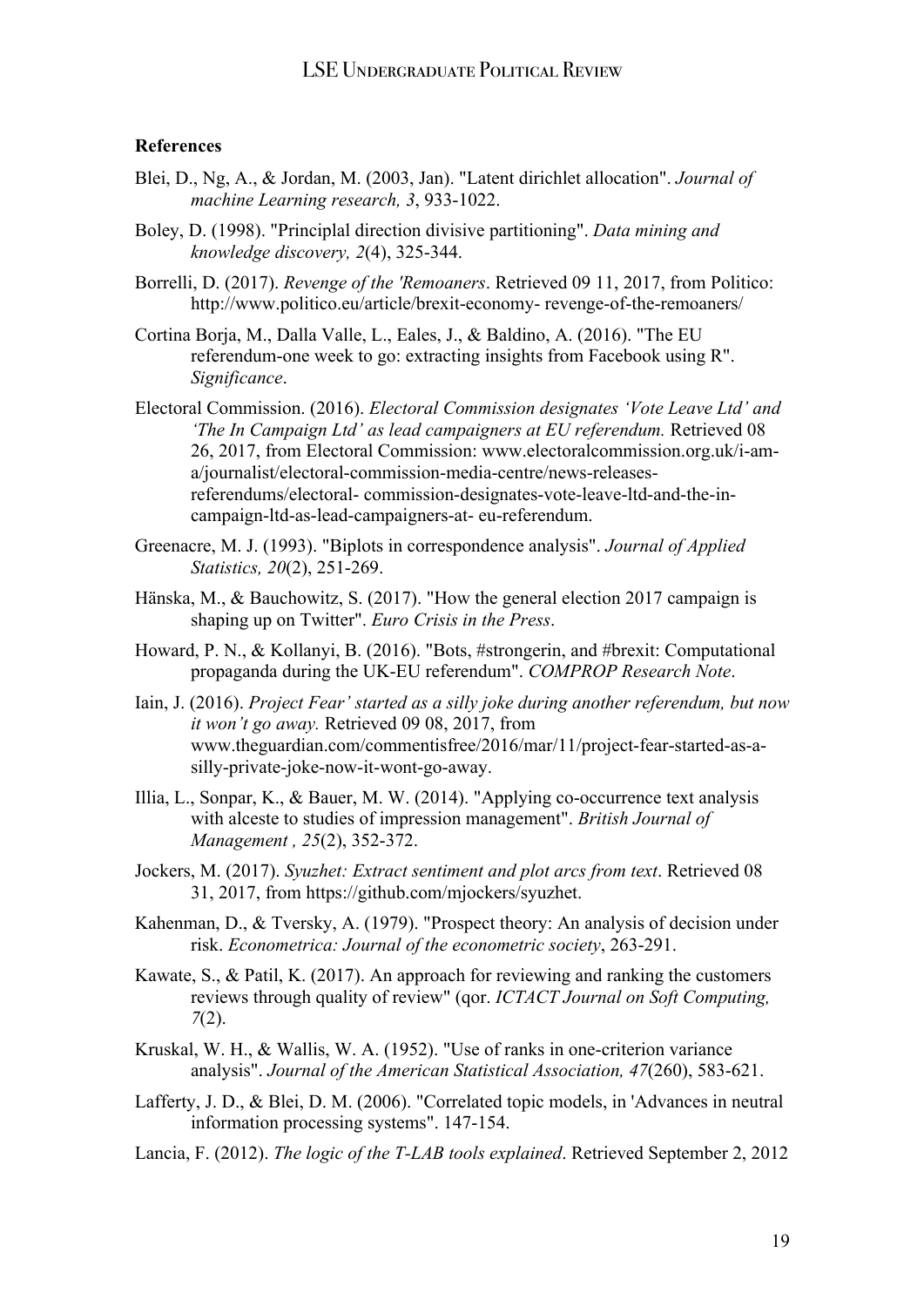Lancia, F. 2017. "T-LAB tools for text analysis*".* tlab.it/ Accessed 08 26, 2017.

- Lansdall-Welfare, T., Dzogang, F., & Cristianini, N. (2016). "Change-point analysis of the public mood in UK twitter during the Brexit referendum". *Data Mining Workshops (ICDMW)* (pp. 434-439). 2016 IEEE 16th International Conference.
- Mimno, D., Wallach, H. M., Talley, E., Leenders, M., & McCallum, A. (2011). "Optimizing semantic coherence in topic models". *Proceedings of the conference on empirical methods in natural language processing* (pp. 262-272). Association for Computational Linguistics.
- Nelder, J. A., & Baker, R. J. (1972). "Generalized linear models". *Wiley Online Library*.
- Reinert, M. (1998). "Manuel du logiciel alceste (version 3.2) [computer program]". *IMAGE (CNRS- UMR 5610)*. Toulouse.
- Rinker, T. (n.d.). *Package 'sentimentr'*. Retrieved 08 31, 2017, from https://cran.rproject.org/web/packages/sentimentr/ sentimentr.pdf
- Roberts, M. E., B. M. Stewart, and D. Tingley. 2015. *Stm: R package for structural topic models. R package version 1.1. 0.*
- Roberts, M. E., Stewart, B. M., Tingley, D., & Airoldi, E. M. (2013). "The structural topic model and applied social science". *Advances in Neural Information Processing Systems Workshop on Topic Models: Computation, Application, and Evaluation.*
- Roberts, M. E., Stewart, B. M., & Airoldi, E. M. (2016). "A model of text for experimentation in the social sciences". *Journal of the American Statisical Association, 111*(515), 988-1003.
- Roberts, M., B. Stewart, D. Tingley, K. Benoit, M. B. Stewart, and L. Repp. 2017. "Package 'stm'." *Imports matrixStats, R. & KernSmooth, N.*
- Sanders, J., Lisi, G., & C. Schonhardt-Bailey (2017). "Themes and topics in Parliamentary oversight hearings: A new direction in textual data analysis". *Statistics, Politics and Policy (in revision)*.
- Schonhardt-Bailey, C. (1996). "Message framing and persuasion: A message processing analysis". *Personality and Social Psychology Bulletin, 22*(3), 257- 268.
- Schonhardt-Bailey, C. (2010). "Problems and solutions in displaying results from Alceste". *Working Paper*.
- Smith, S. M., and R. E. Petty. 1996. "Message framing and persuasion: A message processing analysis." *Personality and social psychology Bulletin* 22 (3): 257- 268.
- The In Campaign Ltd. (2016). *Britain Stronger in Europe*. Retrieved 08 26, 2017, from https://www.strongerin.co.uk
- Vote Leave Ltd. (2016). *Vote Leave: take control*. Retrieved 08 26, 2017, from https://www.voteleavetakecontrol.org/